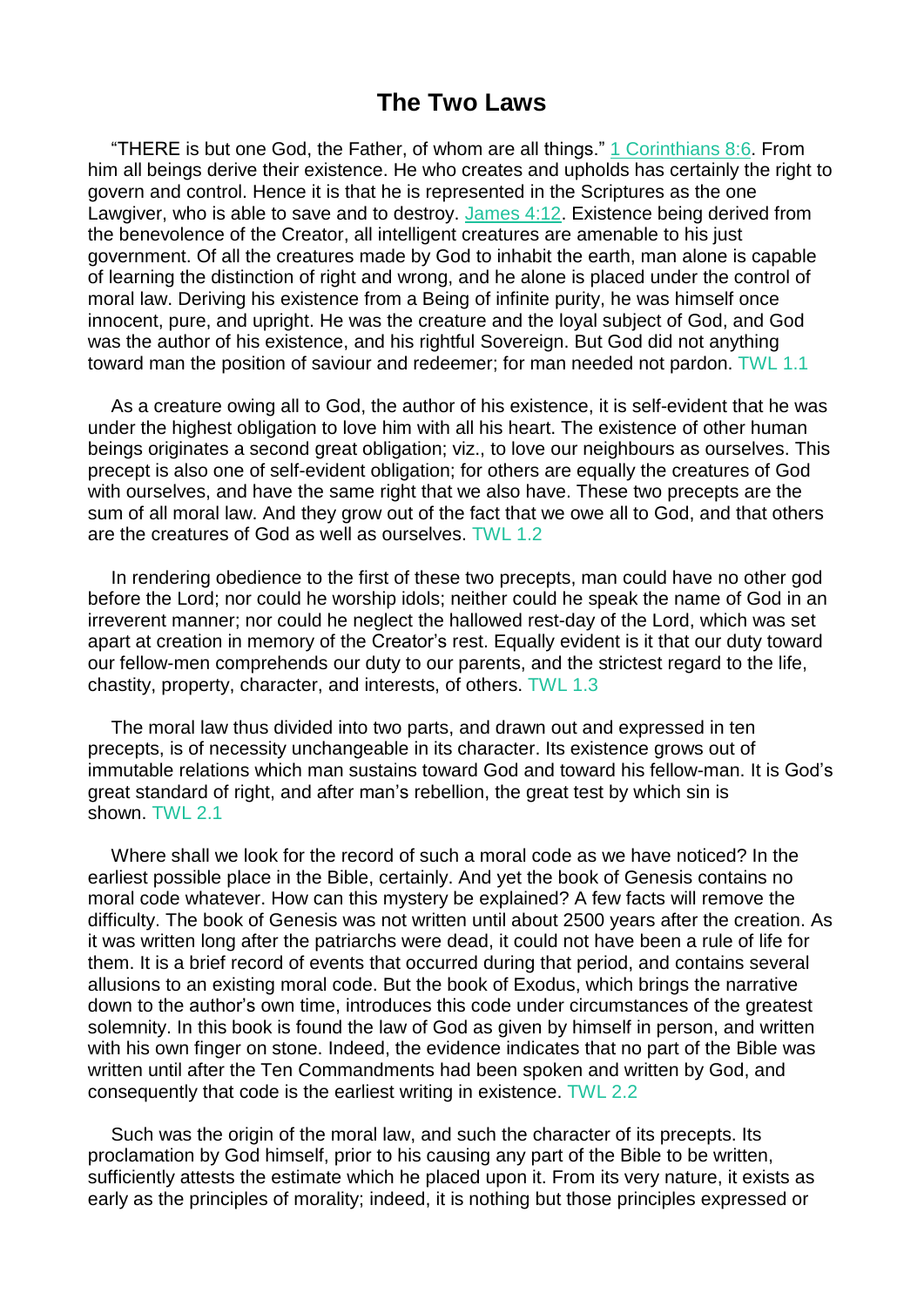written out. These principles do not owe their existence to the fall of man, but to relations which existed prior to the fall. TWL 2.3

But there is a system of laws that does owe its origin to sin; a system that could have had no existence had not man become a transgressor. The violation of moral law was that which gave existence to the law of rites and ceremonies, the shadow of good things to come. There could be no sacrifices for sin until man became a sinner. In Eden, there could be no types and shadows pointing forward to future redemption through the death of Christ; for man in his uprightness needed no such redemption. Nor did God place upon man before his fall the obligation of carnal ordinances, which look forward to the time of reformation; for man was innocent and free from guile. That it was the violation of moral law that caused the fall of man, may be seen at a glance. The motive set before Eve by Satan was that they should become as gods if they ate of that tree, [Genesis](https://m.egwwritings.org/en/book/1965.119#119) 3; and as Adam was not deceived  $(1$  [Timothy](https://m.egwwritings.org/en/book/1965.60636#60636) 2:13), it is evident that he chose to follow his wife rather than to obey the Lord; an open violation of the first commandment in each case. TWL 2.4

When man had thus become a sinner, and God had promised the means of his redemption, a second relation toward God was brought into existence. Man was a sinner, needing forgiveness; and God was a saviour, offering pardon. It is plain, therefore, that the typical law, pointing forward to redemption through Christ, owes its origin to man's rebellion, and to God's infinite benevolence. If man had not sinned, he would have needed no types of future redemption; and if God had not determined to give his Son to die, he would have instituted no typical system pointing forward to that great event. The existence of such a code, therefore, is in consequence of sin, its precepts are of a ceremonial nature, and its duration is necessarily limited by the great offering that could take away sin. From the fall of Adam till the time of Moses, the typical system was gradually developed and matured; and from Moses' time until the death of our Lord, it existed as the shadow of good things to come. TWL 3.1

At Mount Sinai, as we have seen, God proclaimed the moral law, speaking it with his own voice, and writing it with his own finger. By his direction, the two tables on which the law was written were placed in the Ark of the Covenant, which was made on purpose to receive it. Exodus [25:10-22;](https://m.egwwritings.org/en/book/1965.4490#4490) [Deuteronomy](https://m.egwwritings.org/en/book/1965.10545#10545) 10:1-5. And this ark, containing the law of God, was placed in the second apartment of the earthly sanctuary - the most holy place. [Exodus](https://m.egwwritings.org/en/book/1965.5511#5511) [40;](https://m.egwwritings.org/en/book/1965.5511#5511) [Hebrews](https://m.egwwritings.org/en/book/1965.61415#61415) 9. The top of the ark was called the mercy-seat, because that man who had broken the law contained in the ark beneath the mercy-seat could find pardon by the sprinkling of the blood of atonement upon this place. The whole system of ceremonial law was ordained to enable man to approach again to this broken law, and to typify the restitution of the pardoned to their inheritance, and the destruction of the impenitent. TWL 3.2

The law within the ark was that which demanded an atonement; the ceremonial law, which ordained the Levitical priesthood and the sacrifices for sin, was that which taught men how the atonement could be made. The broken law was beneath the mercy-seat; the blood of sin-offering was sprinkled upon its top, and the pardon was extended to the penitent sinner. There was actual sin, and hence a real law which man had broken; but there was not a real atonement, and hence the need of the great antitype of the Levitical sacrifices. The real atonement, when it is made, must relate to the law respecting which an atonement had been shadowed forth. In other words, the shadowy atonement related to that law which was shut up in the ark, indicating that a real atonement was demanded by the law. It is necessary that the law which demands atonement in order that its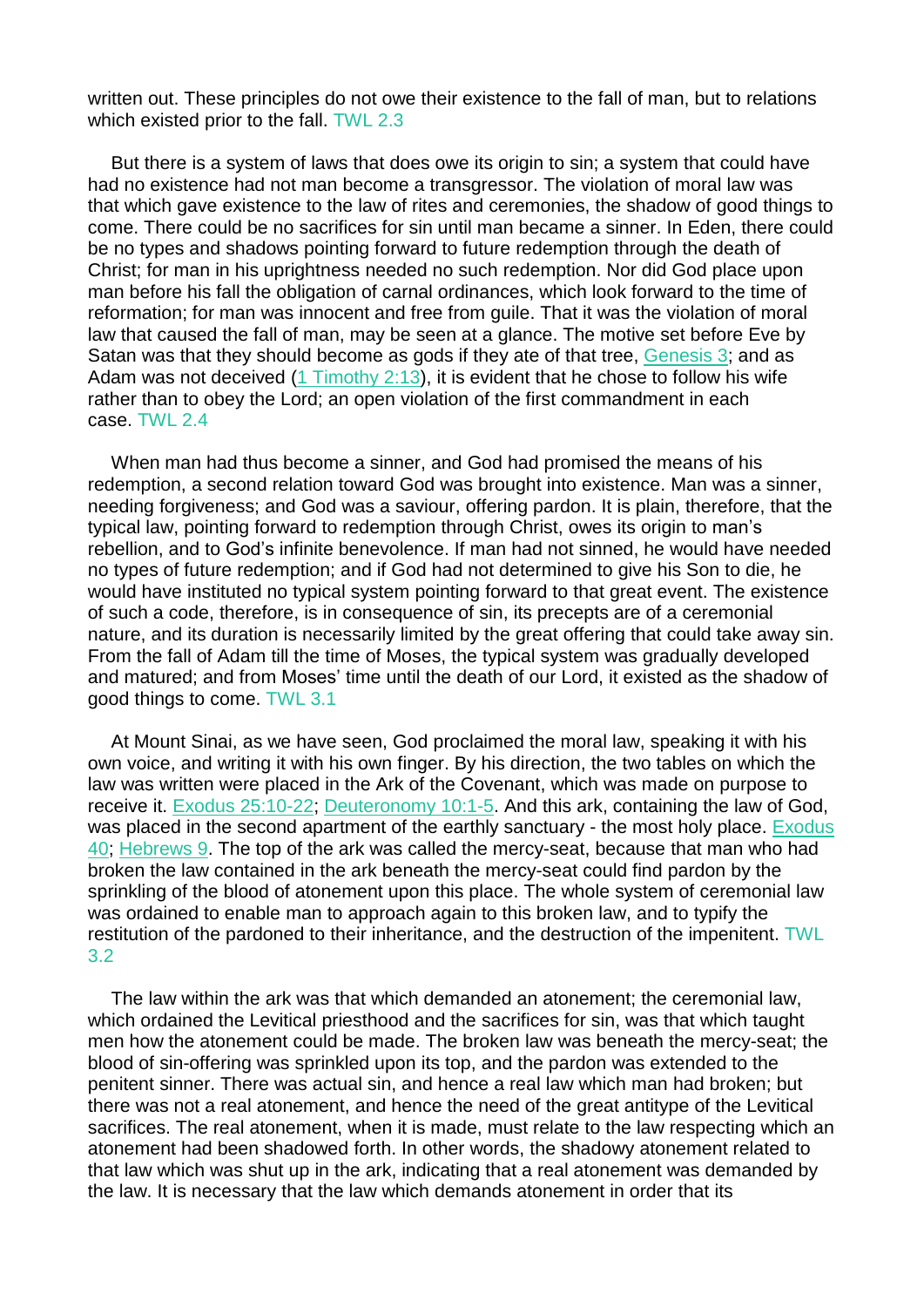transgressor may be spared, should itself be perfect, else the fault would in part, at least, rest on the Lawgiver, and not wholly with the sinner. Hence the atonement, when made, does not take away the broken law; for that is perfect, but is expressly designed to take away the guilt of the transgressor. TWL 4.1

In the New Testament we find the great antitype of all the offerings and sacrifices - the real atonement, as contrasted with the Levitical one. The death of our Lord Jesus Christ, as the great sacrifice for sin, was the antitype of all the Levitical sacrifices. The priesthood of our Lord Jesus Christ in the heavenly sanctuary is the great antitype of the Levitical priesthood. [Hebrews](https://m.egwwritings.org/en/book/1965.61388#61388) 8. The heavenly sanctuary itself is the great original after which the earthly one was patterned. [Hebrews](https://m.egwwritings.org/en/book/1965.61459#61459) 9:23; [Exodus](https://m.egwwritings.org/en/book/1965.4482#4482) 25:6, 9. And the ark of God's testament in the temple in Heaven, [Revelation](https://m.egwwritings.org/en/book/1965.63029#63029) 11:19, contains the great original of this law. And thus we see under the new dispensation a real atonement, instead of a shadowy one; a High Priest who needs not to offer for himself; a sacrifice which can avail before God; and that law, which was broken by man, magnified and made honourable at the same time that God pardons the penitent sinner. TWL 4.2

We shall find the New Testament to abound with references to the essential difference between these two codes, and that the distinction in the New Testament is made as clear and obvious as it is made by the facts already noticed in the Old Testament. TWL 5.1

Thus the one code is termed "the law of a carnal commandment," [Hebrews](https://m.egwwritings.org/en/book/1965.61361#61361) 7:16; and of the other, it is affirmed, "We know that the law is spiritual." [Romans](https://m.egwwritings.org/en/book/1965.57311#57311) 7:14. The one code is termed "the handwriting of ordinances," "which was contrary to us," and which was nailed to the cross and taken out of the way, [Colossians](https://m.egwwritings.org/en/book/1965.60179#60179) 2:14; the other code is "the royal law," which James affirms that it is a sin to transgress. Chap. [2:8-12.](https://m.egwwritings.org/en/book/1965.60167#60167) TWL 5.2

The first is a code of which "there was made of necessity a change," [Hebrews](https://m.egwwritings.org/en/book/1965.61353#61353) 7:12; the second is that law of which Christ says, "Till heaven and earth pass; one jot or one tittle shall in no wise pass from the law till all be fulfilled." [Matthew](https://m.egwwritings.org/en/book/1965.47481#47481) 5:18. The one law was a "shadow of good things to come," [Hebrews](https://m.egwwritings.org/en/book/1965.61472#61472) 10:1, and was only imposed "until the time of reformation," [Hebrews](https://m.egwwritings.org/en/book/1965.61433#61433) 9:10; but the other was a moral code, of which it said by John, "Whosoever committeth sin, transgresseth also the law; for sin is the transgression of the law." 1 [John](https://m.egwwritings.org/en/book/1965.62393#62393) 3:4. The one is a yoke not able to be borne, Acts [15:10;](https://m.egwwritings.org/en/book/1965.55984#55984) the other is that "law of liberty" by which we shall be judged. James [2:8-12.](https://m.egwwritings.org/en/book/1965.61812#61812) The one is that law which Christ abolished in his flesh. [Ephesians](https://m.egwwritings.org/en/book/1965.59639#59639) 2:15; the other is that law which he did not come to destroy. [Matthew](https://m.egwwritings.org/en/book/1965.47479#47479) 5:17. The one is that law which he took out of the way at his death, [Colossians](https://m.egwwritings.org/en/book/1965.60179#60179) 2:14; the other is that law which he came to magnify and make honorable. [Isaiah](https://m.egwwritings.org/en/book/1965.37749#37749) 42:21. The one was a law which was disannulled "for the weakness and unprofitableness thereof," [Hebrews](https://m.egwwritings.org/en/book/1965.61365#61365) 7:18; the other is a law respecting which he inquires, "Do we then make void the law through faith? God forbid; yea, we establish the law." [Romans](https://m.egwwritings.org/en/book/1965.57396#57396) 8:31. The one is that law which was the middle wall of partition between Jews and Gentiles. [Ephesians](https://m.egwwritings.org/en/book/1965.59637#59637) 2:14; the other is that law, the work of which even the Gentiles are said to have written in their hearts, [Romans](https://m.egwwritings.org/en/book/1965.57044#57044) 2:12-15, and to which all mankind are amenable. [Romans](https://m.egwwritings.org/en/book/1965.57372#57372) 8:19. TWL 5.3

The one is the law of commandments contained in ordinances, [Ephesians](https://m.egwwritings.org/en/book/1965.59639#59639) 2:15; the other law is the commandments of God, which it is the whole duty of man to keep, [Ecclesiastes](https://m.egwwritings.org/en/book/1965.35767#35767) 12:13, which are brought to view by the third angel, [Revelation](https://m.egwwritings.org/en/book/1965.63126#63126) 14:12, which the remnant of the seed of the woman were keeping when the dragon made war upon them, [Revelation](https://m.egwwritings.org/en/book/1965.63064#63064) 12:17, and which will insure, to those who observe them, access to the tree of life. [Revelation](https://m.egwwritings.org/en/book/1965.63446#63446) 22:14. TWL 6.1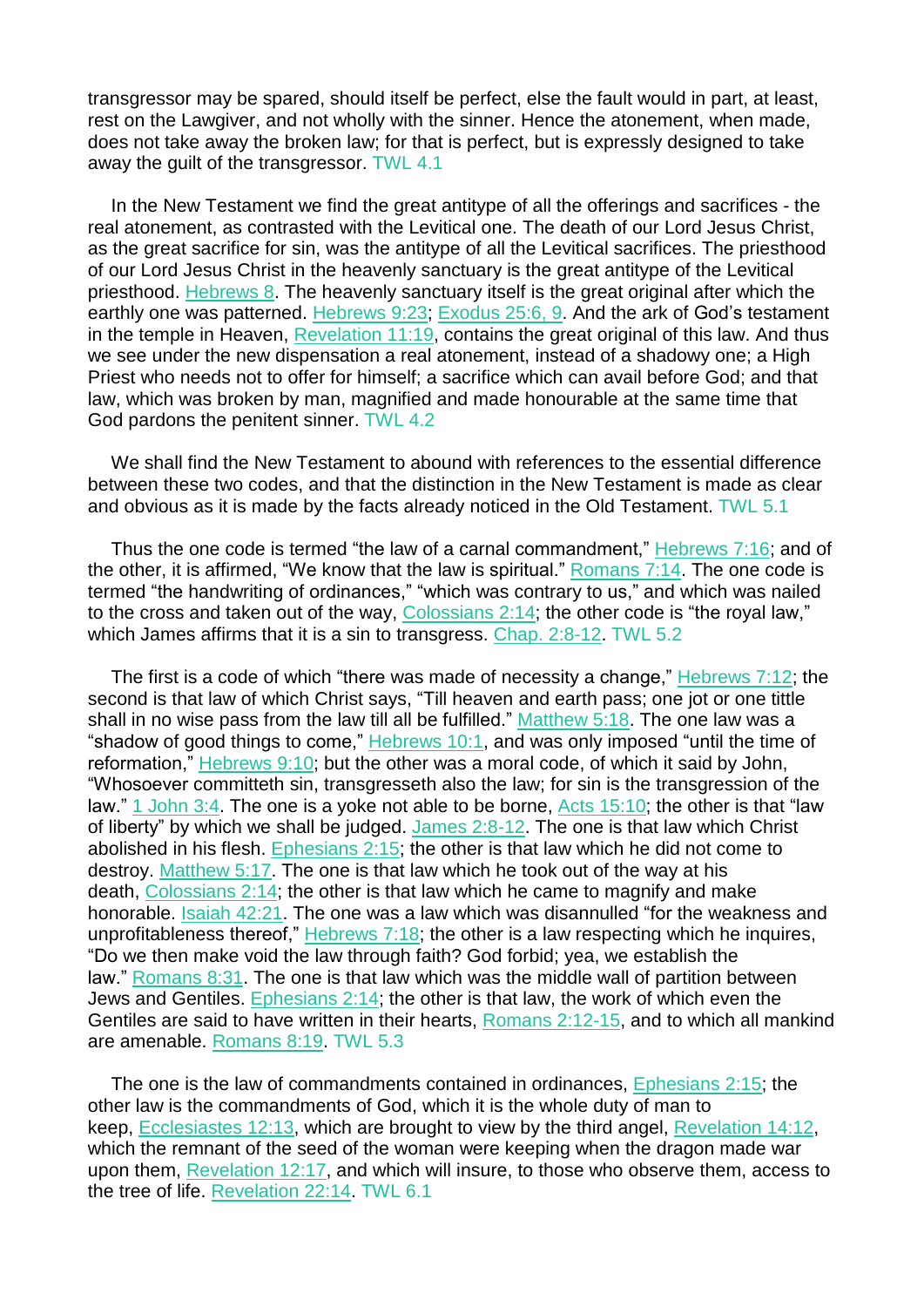Surely, these two codes should not be confounded. The one was magnified, made honourable, established, and is holy, just, spiritual, good, royal; the other was carnal, shadowy, burdensome, and was abolished, broken down, taken out of the way, nailed to the cross, changed, and disannulled, on account of the weakness and profitableness thereof. TWL 6.2

Those who rightly divide the word of truth will never confound these essentially different codes, nor will they apply to God's royal law the language employed respecting the handwriting of ordinances. TWL 6.3

That the Ten Commandments are a perfect code of themselves, appears from several facts: 1. God spake them with his own voice, and it is said, "He added no more," [Deuteronomy](https://m.egwwritings.org/en/book/1965.10316#10316) 5:22, as evincing that he had given a complete code. 2. He wrote them alone on two tables with his own finger, another incidental proof that this was a complete moral code. 3. He caused these alone to be placed under the mercy-seat, an evident proof that this was the code that made an atonement necessary. 4. He expressly calls what he thus wrote on the tables of stone, a law and commandments. [Exodus](https://m.egwwritings.org/en/book/1965.4457#4457) [24:12.](https://m.egwwritings.org/en/book/1965.4457#4457) TWL 6.4

The precepts of this law are variously interspersed through the books of Moses, and mingled with the precepts of the ceremonial law. And the sum of the first table is given in [Deuteronomy](https://m.egwwritings.org/en/book/1965.10349#10349) 6:5; and that of the second, in [Leviticus](https://m.egwwritings.org/en/book/1965.6713#6713) 19:18; but there is only one place in which the moral law is drawn out in particulars, and given by itself with no ceremonial law mixed with it, and that is in the ten commandments. TWL 6.5

An examination of the royal law in [James](https://m.egwwritings.org/en/book/1965.61798#61798) 2, and of the handwriting of ordinances in [Colossians](https://m.egwwritings.org/en/book/1965.60153#60153) 2, will further illustrate this subject; the one is in force in every respect, while the other is abolished. TWL 7.1

"If ye fulfil the royal law according to the scripture, Thou shalt love thy neighbour as thyself, ye do well; but if ye have respect to persons, ye commit sin, and are convinced of the law as transgressors. For whosoever shall keep the whole law, and yet offend in one point, he is guilty of all. For he that said, Do not commit adultery, said also, Do not kill. Now if thou commit no adultery, yet if thou kill, thou art become a transgressor of the law. So speak ye, and so do, as they that shall be judged by the law of liberty." [James](https://m.egwwritings.org/en/book/1965.61812#61812) 2:8- [12.](https://m.egwwritings.org/en/book/1965.61812#61812) TWL 7.2

1. The law here brought to view is an unabolished law; for it convinces men of sin who transgress it. 2. It is an Old-Testament law - it is taken from the Scriptures. 3. The second division of the law is quoted because he was reproving sin committed toward our fellowmen; and hence he takes the second of the two great commandments, the sum of the second table, [Matthew](https://m.egwwritings.org/en/book/1965.48903#48903) 23:36, 40; [Romans](https://m.egwwritings.org/en/book/1965.57657#57657) 13:9, and cites his illustration from the second table of stone. 4. His language shows that the Ten Commandments are the precepts of the royal law; for he cites them in illustrating the statement that he who violates one precept, becomes guilty of all. This is a most solemn warning against the violation of any one of the Ten Commandments. 5. He testifies that whoever violates one of the precepts of this code, becomes guilty of breaking the whole code. 6. And, last of all, he testifies that this law of liberty shall be the rule in the Judgment. The unabolished law of James is therefore that code which God gave in person, and wrote with his own finger. TWL 7.3

"Blotting out the hand-writing of ordinances that was against us, which was contrary to us, and took it out of the way, nailing it to his cross." "Let no man therefore judge you in